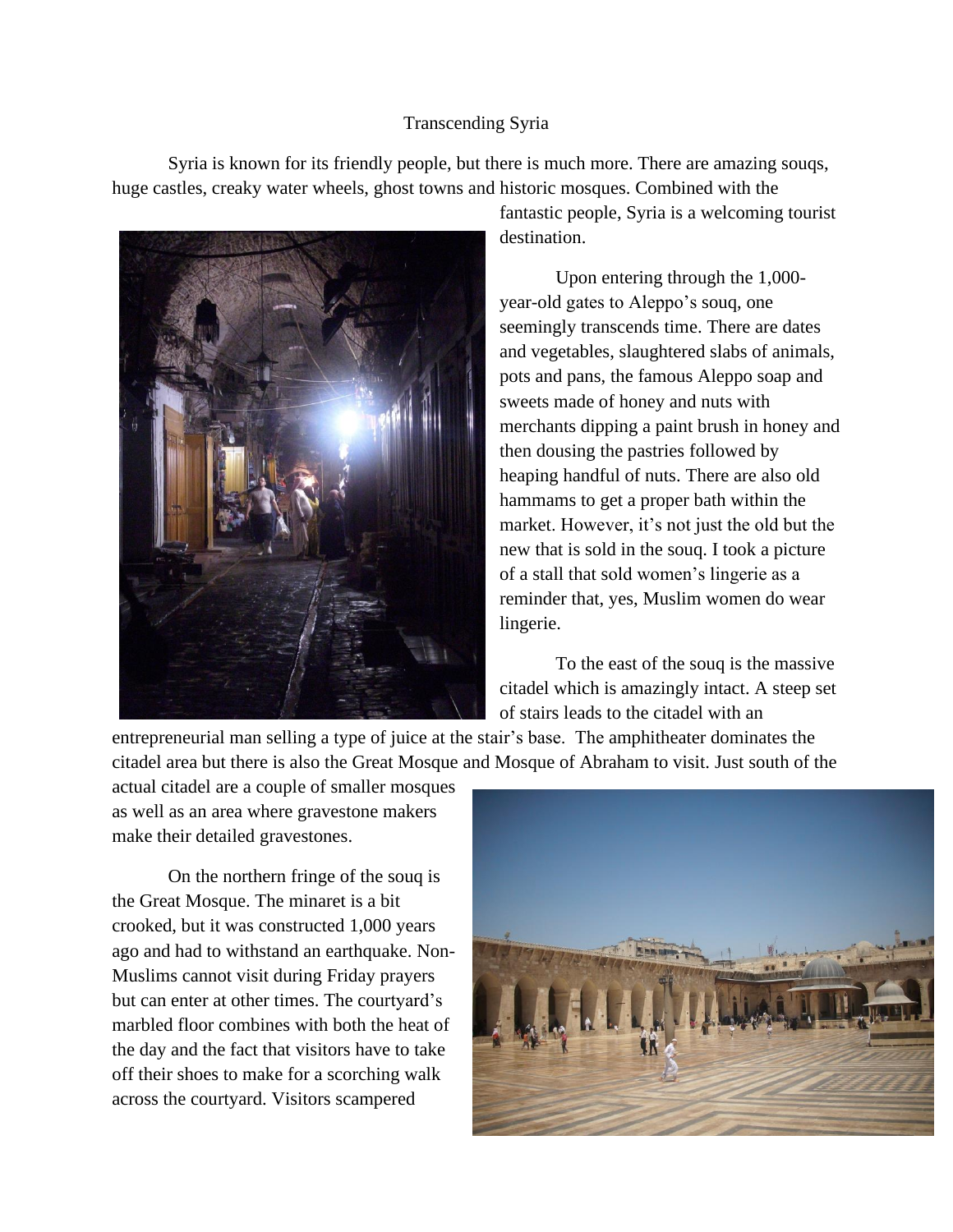across the courtyard, running as fast as they could, yelling in pain, trying not to swear – a true test of faith. Inside the mosque there is a memorial that supposedly holds the head of Zacharias, the father of St. John the Baptist.

The public park in the new city is a huge area with many welcoming benches and some greenery. There is a large statue of the former king, King Assad, as well as several posters of his son, the current king, Bashar. Bashar's likeness is common in Syria and is on more than just posters; people have his likeness spray painted on their cars. The nearby Christian Quarter of al-Jdeida, with its many mostly Orthodox churches, is a reminder that Syria is nearly twenty percent Christian. The area also has numerous shops and a museum that looks at traditional



houses. The National Museum has many statues from the Greek and Roman times as well as big eyed sphinxes and cuneiform tablets from Elba.

Hama's norias are wooden water wheels that can be up to twenty meters in diameter. Because they are wooden as are the blocks they rest on, they make a loud and distinct creaking noise. Most norias are in the middle of the old town. This is where I watched the World Cup final with a happy Spaniard, drinking what they called apple flavored beer, but what I called an apple Jolly Rancher in liquid form. There are also large norias west and east of the old city as well where one passes minor smaller mosques and the Hama Museum.

Near Hama is Crac des

Chevaliers which is a fortress dating to 1031, which was eventually captured by Crusaders before being taken over by the Mamluks. On the fortress walls are two carved lions, the insignia of the English King Richard the Lionhearted who fought in the Third Crusade. Before entering the outer fortress, there are large horse stables and baths. The inner fortress is protected by the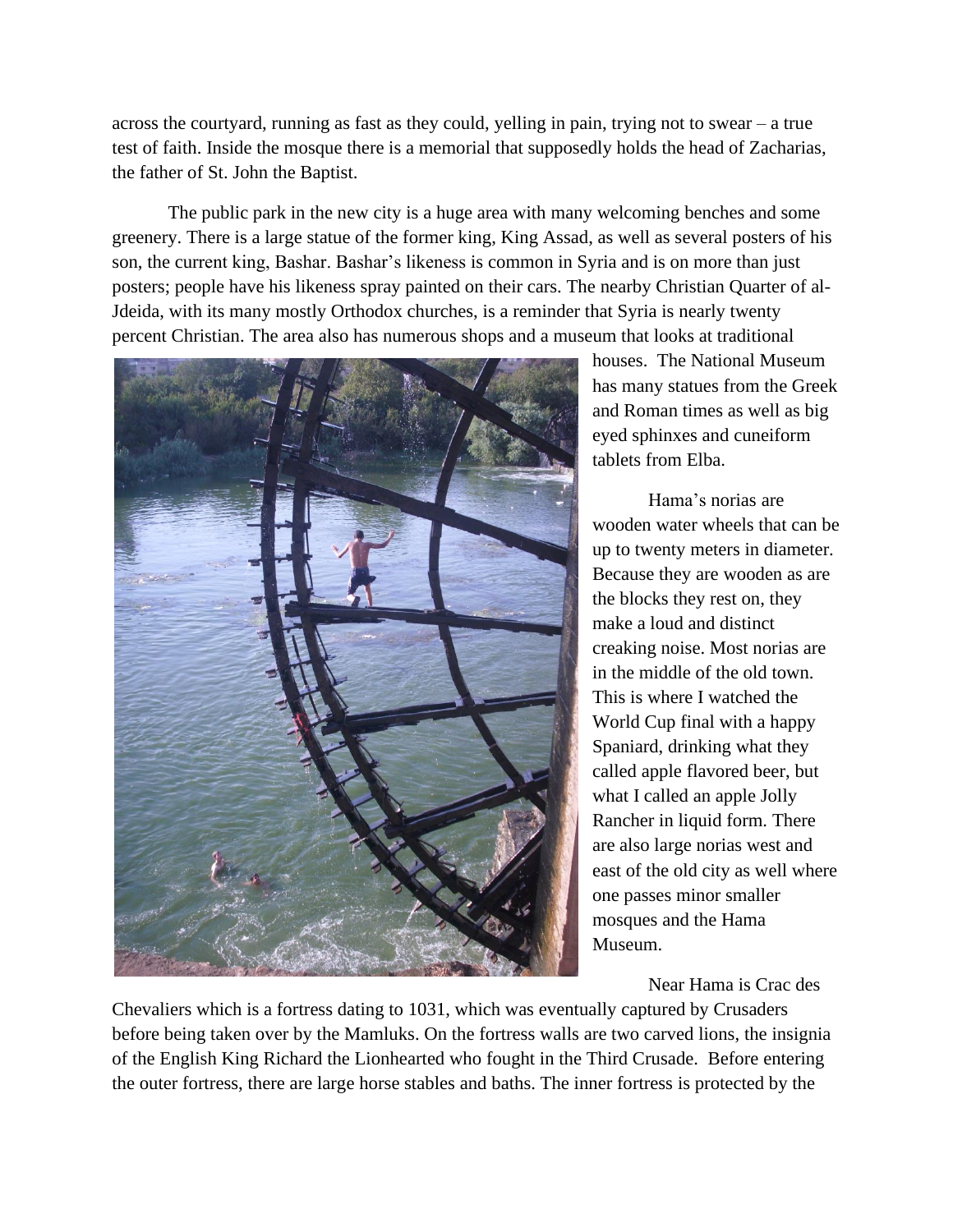square tower, southwest fortress, Warden's Tower and a moat. An inner courtyard includes the five pillars, seven arches, an oil storage room and a prayer room.

A tour from Hama generally takes in Crac but also the Dead Cities. The Dead Cities are ghost towns dating back to when Antioch was a power, but no one knows why they were abandoned. Al-Bara is the Dead City with notable pyramid tombs. Serjilla was abandoned in the Fifth Century and is remarkably well-preserved. There are several ancient residential houses as well as water management facilities, press houses and a church as the city was built during the Christian, Byzantine era.

With so much to see in Damascus it is difficult to find a place to explore but most people start with the old city and Umayyad Mosque. The mosque was built in 705 AD when Damascus was part of the Umayyad Empire. The complex is best known for its mosaics which supposedly represent how the Prophet Mohammed saw Damascus and the neighboring Barada Valley. The courtyard contains an absolution fountain and the Treasury Dome with more mosaics placed on top of Roman columns. Also within the complex are the Dome of Clocks and an out of place battering ram on the northern side. Inside the actual mosque is a shrine to St. John the Baptist, an important prophet in the Muslim faith, which supposedly has his head as well as the Shrine of Hussein who is Mohammed's martyred grandson, an important shrine to Shiite Muslims.

Just north of Umayyad are a series of important sites. The Sayyida Ruqayya Mosque is also significant to Shiites as it is dedicated to the daughter of Hussein. There are large chandeliers and the interior is quite extravagant. In the courtyard, a bearded man leads worshippers reciting prayers as this is a place of pilgrimage for Shiites. There are madrassas in the area as well which are also dedicated to prayer and education of the Muslim faith. Nearby, the Mausoleum of Saladin contains two sarcophagi, one presented to the Syrians by the Germans and one that is covered in green and where Saladin is supposed to be laid to rest. Many people take photos next to the sarcophagi as Saladin is an Arabian hero who repelled the Crusaders during the Third Crusade.

Within the confines of the old city are several other places to visit. The citadel is closed to the public but has a small botanical garden next to it. The area between Umayyad Mosque and the citadel is Souq al-Hamidiyya and is a great place to people watch and to pick up a vanilla ice cream cone dipped in pistachio. South of Umayyad is the Azem Palace which has a wide variety of exhibits within the ornate inlaid tile rooms. One interesting exhibit is the special covering for a camel while going on the hajj, the required pilgrimage to Mecca. Camels that were picked to go on hajj would never have to work after completing the trip to Mecca.

The main east-west road in the old city, called Straight Street, leads to St. Mary's Church as well as some old Armenian and Greek Orthodox churches. One needs to venture just a block or two off of Straight Street and get lost on the side streets to get the feel of Old Damascus. This